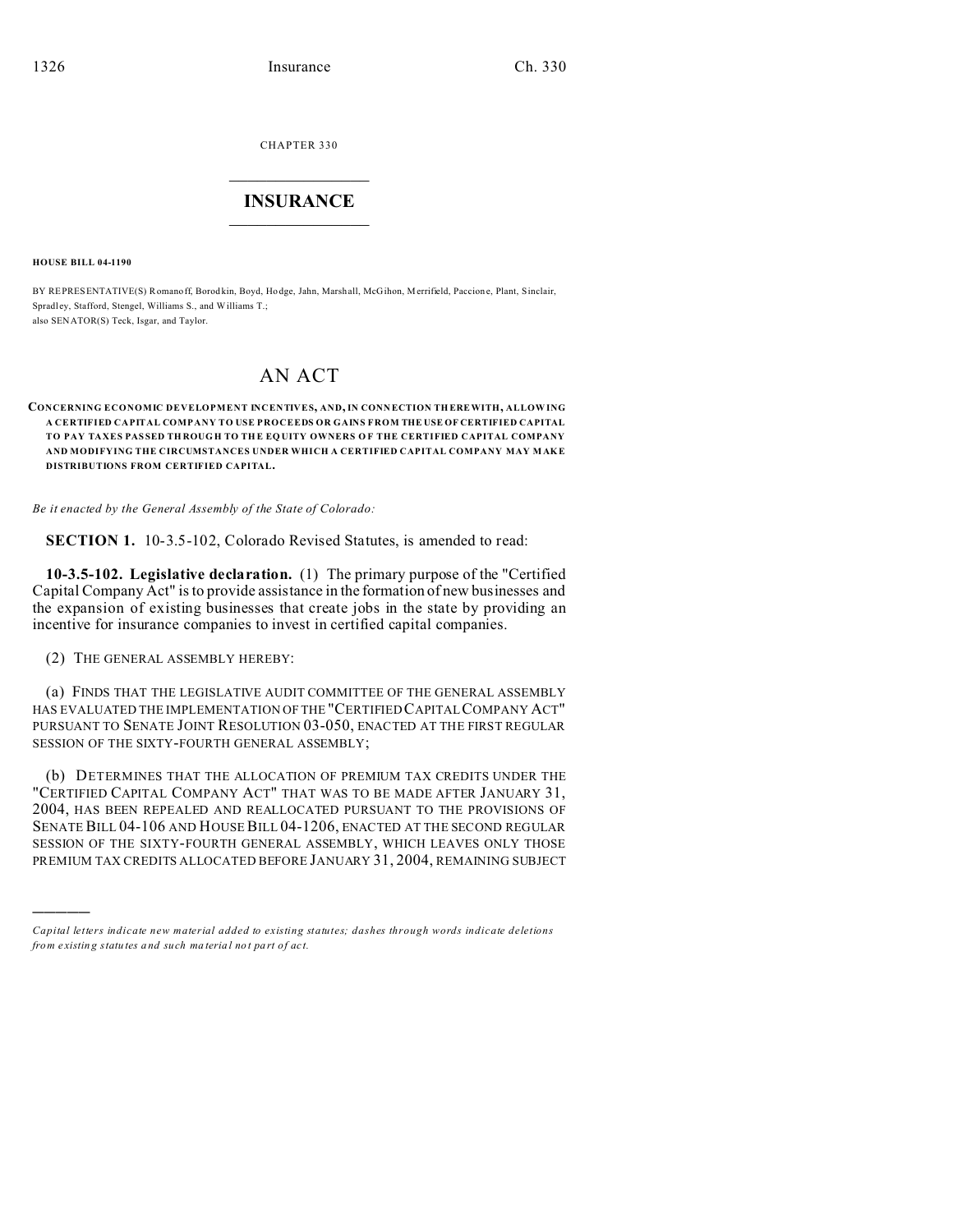TO THE "CERTIFIED CAPITAL COMPANY ACT"; AND

(c) DECLARES THAT:

(I) THE "CERTIFIED CAPITAL COMPANY ACT" SHOULD BE MODIFIED TO MORE EFFICIENTLY AND EFFECTIVELY ACHIEVE THE PURPOSES FOR WHICH IT WAS ENACTED, IN PARTICULAR BY AMENDING THE METHOD BY WHICH THE OFFICE OF ECONOMIC DEVELOPMENT CALCULATES CERTIFIED CAPITAL COMPANIES' INTERNAL RATE OF RETURN TO ADDRESS AMBIGUITIES AND WEAKNESSES IN CURRENT LAW; AND

(II) THOSE PURPOSES ARE BEST SERVED BY PROSPECTIVELY AMENDING THE "CERTIFIED CAPITAL COMPANY ACT" PURSUANT TO HOUSE BILL 04-1190, ENACTED AT THE SECOND REGULAR SESSION OF THE SIXTY-FOURTH GENERAL ASSEMBLY. NO PROVISION OF THIS ARTICLE SHALL BE CONSTRUED TO RETROSPECTIVELY MODIFY ANY EXISTING STATUTORY, REGULATORY, OR CONTRACTUAL OBLIGATION.

**SECTION 2.** 10-3.5-108 (3) (a) and (3) (b), Colorado Revised Statutes, are amended to read:

**10-3.5-108. Distributions - remittance of portion of proceeds.** (3) (a) (I) SUBJECT TO SUBPARAGRAPHS (II) AND (III) OF THIS PARAGRAPH (a), distributions out of certified capital allocated on a particular allocation date that are not qualified distributions and that are made to equity holders after the aggregate total of distributions from such certified capital, not including qualified distributions, cumulatively exceeds the certified capital allocated to the certified investors of the certified capital company on such allocation date plus any additional capital contributions to the certified capital company PROCEEDS OR GAINS FROM QUALIFIED INVESTMENTS, PROCEEDS OR GAINS FROM ANY OTHER USE OF CERTIFIED CAPITAL, PROCEEDS OR GAINS FROM EQUITY CAPITALIZATION CONTRIBUTIONS, EQUITY CAPITALIZATION CONTRIBUTIONS, AND CERTIFIED CAPITAL ALLOCATED TO CERTIFIED INVESTORS ON A PARTICULAR ALLOCATION DATE, shall be specifically examined as part of the annual review conducted pursuant to section 10-3.5-109. On the basis of such review, the office shall determine PURSUANT TO RULES whether the aggregate total of SUCH distributions, from such certified capital, not including qualified distributions, to the certified capital company's certified investors and equity holders when combined with all tax credits allocated on such allocation date and utilized  $\mathbf{b}$ certified investors pursuant to this article, have resulted in an annual internal rate of return exceeding ten percent on the certified capital allocated to the certified investors of the certified capital company on such allocation date plus any additional EQUITY capital contributions to the certified capital company. EQUITY CAPITAL CONTRIBUTIONS SHALL NOT BE DEEMED TO INCLUDE PROCEEDS OR GAINS FROM:

- (A) QUALIFIED INVESTMENTS;
- (B) ANY OTHER USE OF CERTIFIED CAPITAL; OR
- (C) EQUITY CAPITAL CONTRIBUTIONS.

(II) QUALIFIED DISTRIBUTIONS SHALL NOT BE SUBJECT TO THE REVIEW CONDUCTED PURSUANT TO SUBPARAGRAPH (I) OF THIS PARAGRAPH (a).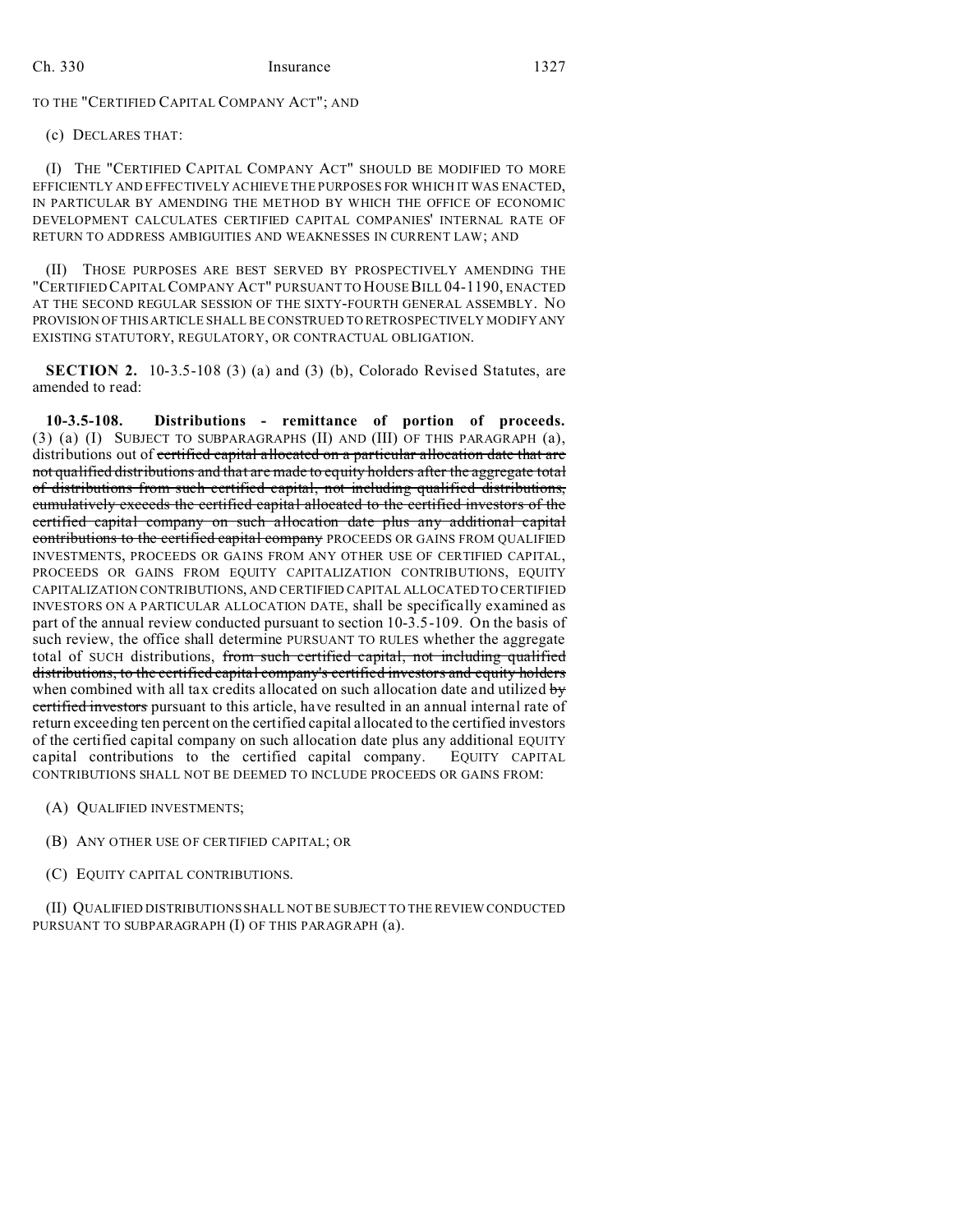(III) THE FOLLOWING TYPES OF DISTRIBUTION SHALL SPECIFICALLY BE SUBJECT TO THE REVIEW CONDUCTED PURSUANT TO SUBPARAGRAPH (I) OF THIS PARAGRAPH (a):

(A) A DISTRIBUTION TO PAY ANY PROJECTED INCREASE IN FEDERAL OR STATE TAXES OF THE EQUITY OWNERS OF A CERTIFIED CAPITAL COMPANY RESULTING FROM OPERATIONS OR OWNERSHIP OF THE CERTIFIED CAPITAL COMPANY;

(B) REPAYMENTS OF PRINCIPAL AND INTEREST ON A CERTIFIED CAPITAL COMPANY'S INDEBTEDNESS, INCLUDING REPAYMENTS OF INDEBTEDNESS OF THE CERTIFIED CAPITAL COMPANY ON WHICH CERTIFIED INVESTORSEARNED PREMIUM TAX CREDITS;

(C) A DISTRIBUTION TO RETURN ANY EQUITY CAPITALIZATION PAID INTO THE CERTIFIED CAPITAL COMPANY BEFORE THE EFFECTIVE DATE OF THIS SUB-SUBPARAGRAPH (C);

(D) A DISTRIBUTION TO RETURN ANY EQUITY CAPITALIZATION PAID INTO THE CERTIFIED CAPITAL COMPANY ON OR AFTER THE EFFECTIVE DATE OF THIS SUB-SUBPARAGRAPH (D); AND

(E) ANY OTHER DISTRIBUTION OTHER THAN A QUALIFIED DISTRIBUTION.

(b) (I) If the certified capital company's annual internal rate of return determined in accordance with paragraph (a) of this subsection (3) exceeds ten percent, then the certified capital company shall annually:

(A) Report to the division of housing in the department of local affairs the amount of money equal to thirty TWENTY percent of any further distributions, from such certified capital other than qualified distributions AN ITEM SUBJECT TO SUBPARAGRAPH (I) OR (III) OF PARAGRAPH (a) OF THIS SUBSECTION (3), above the amount required to produce such ten percent return; EXCEPT THAT DISTRIBUTIONS FOR ITEMS DESCRIBED SPECIFICALLY IN SUB-SUBPARAGRAPH (A), (B), OR (C) OF SUBPARAGRAPH (III) OF PARAGRAPH (a) OF THIS SUBSECTION (3) SHALL EITHER BE REPORTED TO THE DIVISION OF HOUSING OR ACCRUED FOR REPORTING AT A LATER DATE AS DETERMINED BY THE ECONOMIC DEVELOPMENT COMMISSION; AND EXCEPT THAT IN NO EVENT SHALL THIS SUB-SUBPARAGRAPH (A) RESTRICT A CERTIFIED CAPITAL COMPANY'S ABILITY TO MAKE REPAYMENTS OF INDEBTEDNESS, INCLUDING MAKING REPAYMENTS OF INDEBTEDNESS OF THE CERTIFIED CAPITAL COMPANY ON WHICH CERTIFIED INVESTORS EARNED PREMIUM TAX CREDITS; AND

(B) Make the transfers required pursuant to paragraphs (c) AND (d) OF THIS SUBSECTION  $(3)$ .

(II) IF THE ANNUAL INTERNAL RATE OF RETURN DETERMINED IN ACCORDANCE WITH PARAGRAPH (a) OF THIS SUBSECTION (3) DOES NOT EXCEED TEN PERCENT, THEN THE CERTIFIED CAPITAL COMPANY SHALL ANNUALLY:

(A) REPORT TO THE DIVISION OF HOUSING IN THE DEPARTMENT OF LOCAL AFFAIRS THE AMOUNT OF MONEY EQUAL TO FIFTEEN PERCENT OF THE PROPOSED DISTRIBUTION AMOUNT OTHER THAN QUALIFIED DISTRIBUTIONS AND DISTRIBUTIONS DESCRIBED IN SUB-SUBPARAGRAPHS (A), (B), AND (C) OF SUBPARAGRAPH (III) OF PARAGRAPH (a)